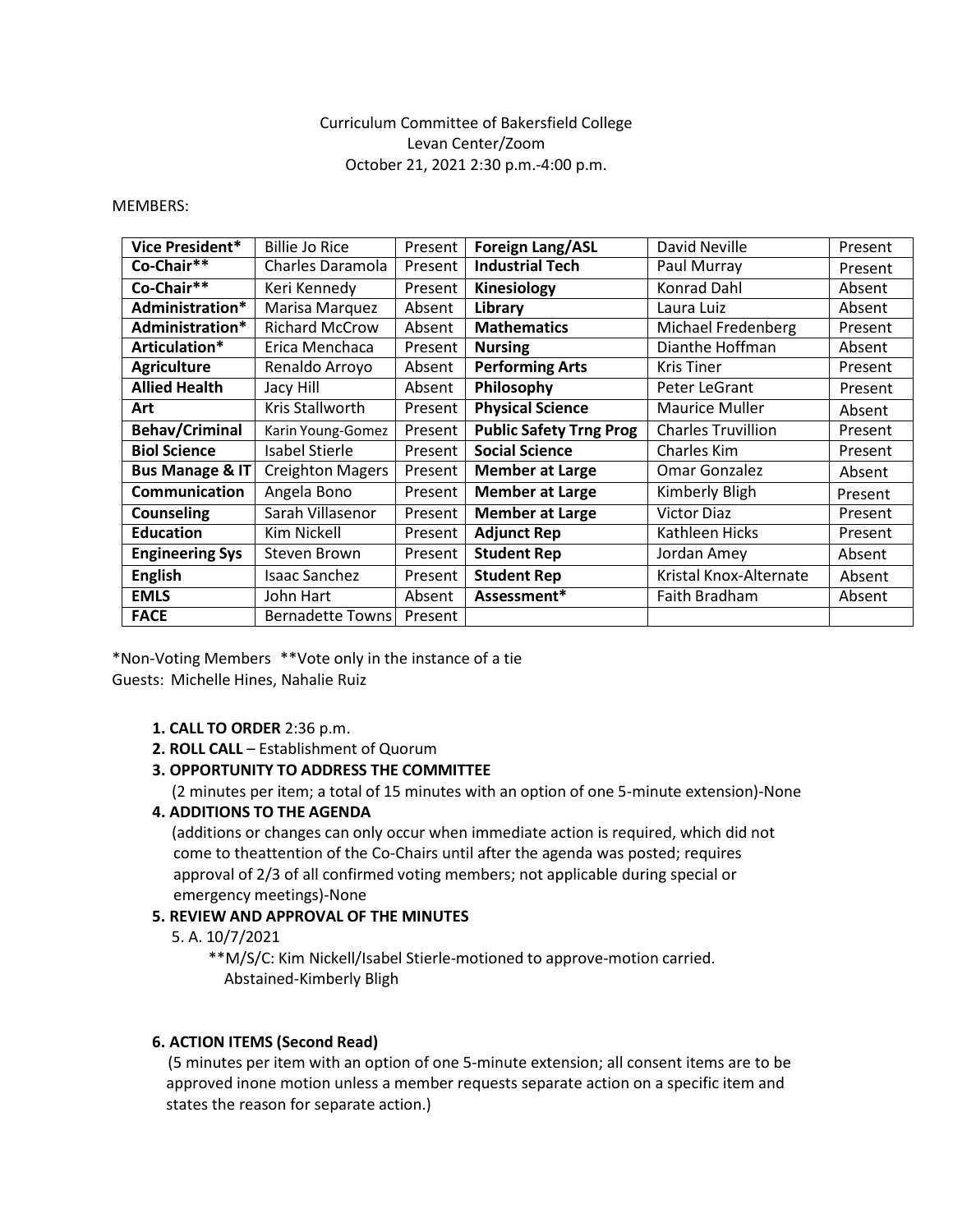6.A. Second Read Revised Curriculum (Consent Agenda)

Course Deletions-BIOL B21, INDT B271, INDT B275, WEXP B250 Course Revisions-ASL B6, ASL B7, CADM B54, CHDV B53A, FIRE B66, ORNH B4 Program Deletions-None

Program Modifications- None

\*\*M/S/C: Sarah Villasenor/Victor Diaz-motioned to approve-motion carried. Abstained-Kimberly Bligh

6.B. Second Read New Curriculum (Consent Agenda) New Courses –KINS B21DJ, KINS B21G, KINS B21S, KINS B22S New Programs-None \*\*M/S/C: Kim Nickell/Sarah Villasenor-motioned to approve-motion carried. Abstained-Kimberly Bligh

6.C. Second Read Distance Education (Consent Agenda) Distance Education-ASL B6, ASL B7, CADM B54, CHDV B53A, CHDV B71NC, CHDV B72NC, FIRE B66, KINS B21DJ, KINS B21G, KINS B21S, KINS B22S, ORNH B4 \*\*M/S/C: Sarah Villasenor/Isabel Stierle-motioned to approve-motion carried. Abstained-Kimberly Bligh

6.D. Second Read Correspondence Education (Consent Agenda)

Correspondence Education-None

6.E. Second Read General Education (Consent Agenda) General Education (Consent)-KINS B21DJ, KINS B21G, KINS B21S, KINS B22S \*\*M/S/C: Sarah Villasenor/Victor Diaz-motioned to approve-motion carried.

# **7. DISCUSSION ITEMS (First Read)**

(10 minutes per item with an option of one 5-minute extension)

- 7. A. Informational Items-Reviewed
- 7. B. First Read Curriculum-Reviewed

### Reviews due **Thursday, October 28th, 2021 by 4 pm.**

### **8. REPORTS**

- 8. A. Curriculum Co-Chairs' Report-VP Rice mentioned we had a slow start to the semester down 12%, as of now we are up 2% and only down 2% FTE. 300 plus late start 8 week courses. The Chancellor's Office has changed the formula so that a course is a course no matter how it is taught.
	- Disciplines List from the ASCCO is under review for the fall plenary.
	- Complete reviews as soon as possible to ensure timely progression.
	- Only review/submit courses assigned to your team
	- Removal of Educational Planning general graduation requirement will be on Academic Senate agenda in the near future.